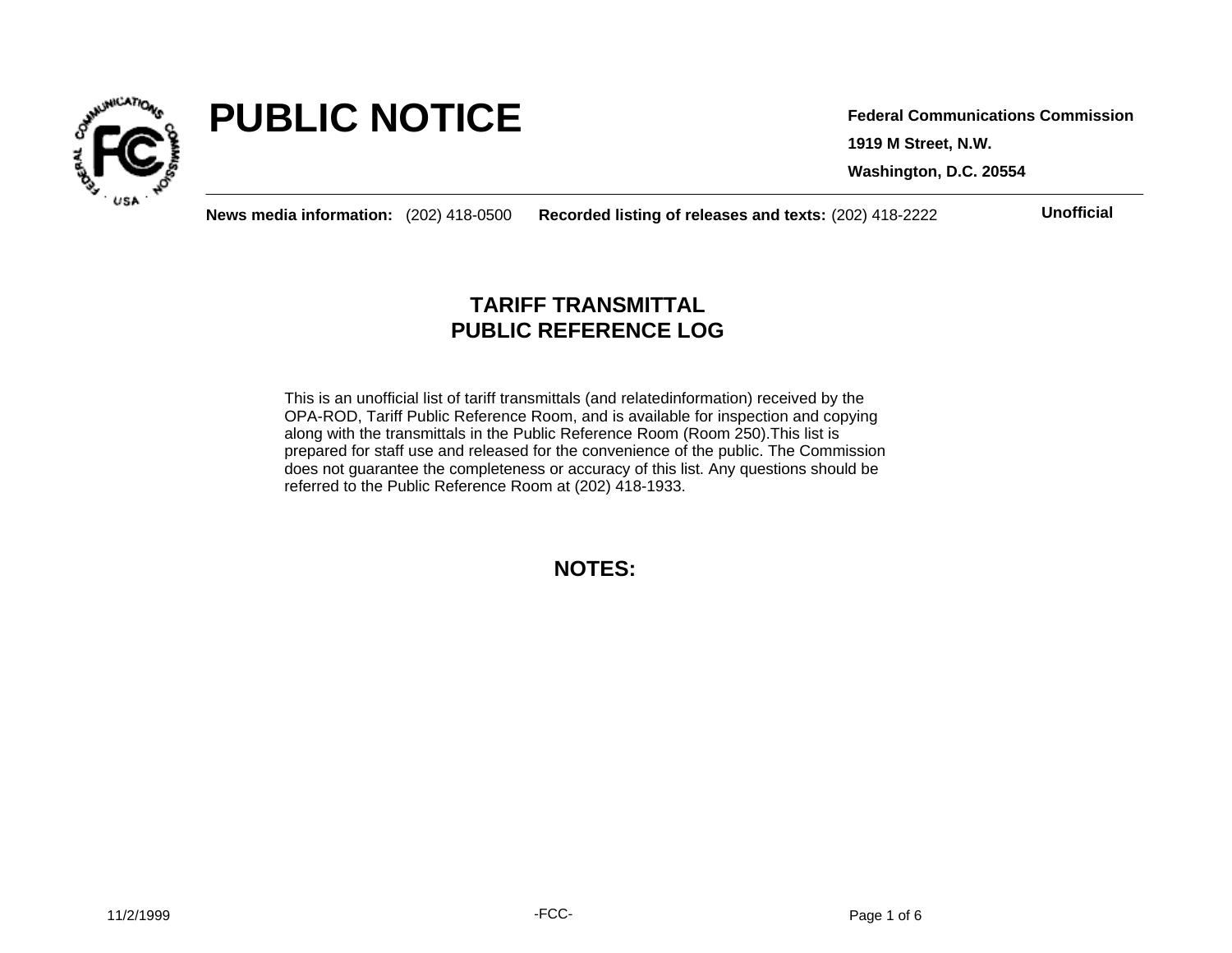## **DOMINANT**

| <b>ISSUED</b> | <b>CARRIER</b>                                                                                                       |              | FILING# TRANS# | FCC#           | <b>EFFDATE</b>        | #DISK #CD | #PAGES         | <b>NTC</b>  |            | 61.38 61.49 PUS PETN-DUE | S.P.# |
|---------------|----------------------------------------------------------------------------------------------------------------------|--------------|----------------|----------------|-----------------------|-----------|----------------|-------------|------------|--------------------------|-------|
| 11/1/1999     | GTE SYSTEM TELEPHONE COMPANIES                                                                                       | $\mathbf{1}$ | 297            | $\overline{1}$ | 11/1/1999<br>SYNOPSIS |           | $\overline{1}$ | $\mathbf 0$ | VJ         |                          |       |
|               | Suspends material originally filed under Transmittal No. 296 for one day from November 1, 1999 to November 2, 1999.  |              |                |                |                       |           |                |             |            |                          |       |
| <b>ISSUED</b> | <b>CARRIER</b>                                                                                                       |              | FILING# TRANS# | FCC#           | <b>EFFDATE</b>        | #DISK #CD | #PAGES         | <b>NTC</b>  |            | 61.38 61.49 PUS PETN-DUE | S.P.# |
|               | 11/1/1999 GTE TELEPHONE COMPANIES                                                                                    | $\mathbf{1}$ | 1227           | 2              | 11/1/1999             |           | -1             | $\mathbf 0$ | <b>JWL</b> |                          |       |
|               |                                                                                                                      |              |                |                |                       |           |                |             |            |                          |       |
|               | Suspends material originally filed under Transmittal No. 1225 for one day from November 1, 1999 to November 2, 1999. |              |                |                | SYNOPSIS              |           |                |             |            |                          |       |
|               |                                                                                                                      |              |                |                |                       |           |                |             |            |                          |       |
| <b>ISSUED</b> | <b>CARRIER</b>                                                                                                       |              | FILING# TRANS# | FCC#           | <b>EFFDATE</b>        | #DISK #CD | #PAGES         | <b>NTC</b>  |            | 61.38 61.49 PUS PETN-DUE | S.P.# |
| 11/1/1999     | <b>NEVADA BELL</b>                                                                                                   | $\mathbf{1}$ | 284            | $\overline{1}$ | 11/2/1999             |           | -1             | -1          | <b>LJB</b> |                          |       |
|               |                                                                                                                      |              |                |                | SYNOPSIS              |           |                |             |            |                          |       |
|               | Proposes to introduce a new service called Broadband Circuit Service.                                                |              |                |                |                       |           |                |             |            |                          |       |
| <b>ISSUED</b> | <b>CARRIER</b>                                                                                                       |              | FILING# TRANS# | FCC#           | <b>EFFDATE</b>        | #DISK #CD | #PAGES         | <b>NTC</b>  |            | 61.38 61.49 PUS PETN-DUE | S.P.# |
| 11/1/1999     | PACIFIC BELL                                                                                                         | $\mathbf 1$  | 2080           | 128            | 11/2/1999             |           | -1             | -1          | LJB        |                          |       |
|               |                                                                                                                      |              |                |                | SYNOPSIS              |           |                |             |            |                          |       |
|               | Proposes to introduce a new service called Broadband Circuit Service.                                                |              |                |                |                       |           |                |             |            |                          |       |
| <b>ISSUED</b> | <b>CARRIER</b>                                                                                                       |              | FILING# TRANS# | FCC#           | <b>EFFDATE</b>        | #DISK #CD | #PAGES         | <b>NTC</b>  |            | 61.38 61.49 PUS PETN-DUE | S.P.# |
|               | 11/1/1999 US WEST COMMUNICATIONS, INC.                                                                               | $\mathbf{1}$ | 1030           | 5              | 11/16/1999            |           | -1             | 15          | <b>ENG</b> | 11/8/1999                |       |
|               |                                                                                                                      |              |                |                | SYNOPSIS              |           |                |             |            |                          |       |
|               | Establishes connection to ATM Cell Relay Service using Virtual Collocation.                                          |              |                |                |                       |           |                |             |            |                          |       |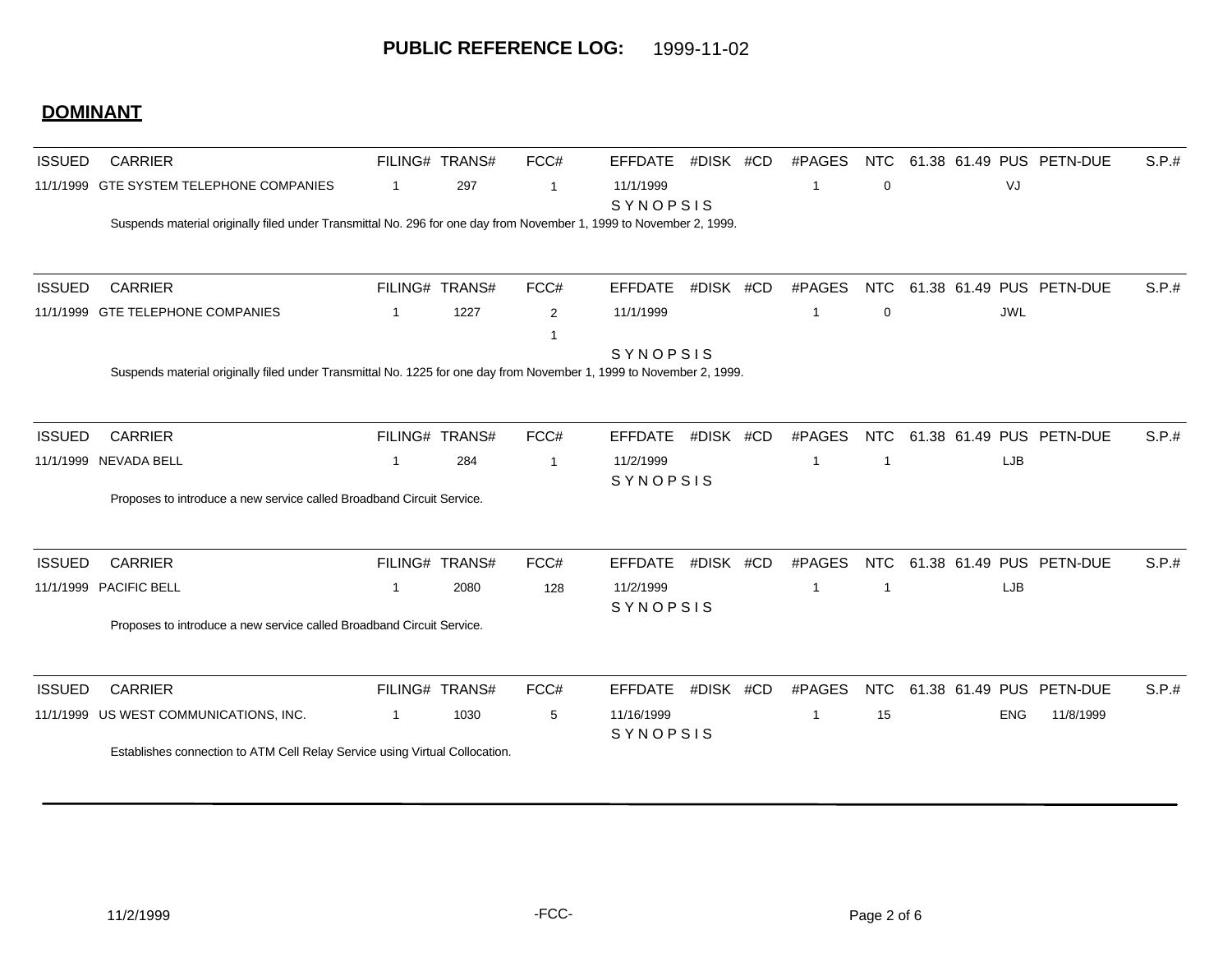| <b>ISSUED CARRIER</b>             |                | FILING# TRANS# | FCC#                |                   |           |                |        |              |            | EFFDATE #DISK #CD #PAGES NTC 61.38 61.49 PUS PETN-DUE | S.P.#   |
|-----------------------------------|----------------|----------------|---------------------|-------------------|-----------|----------------|--------|--------------|------------|-------------------------------------------------------|---------|
| 11/1/1999 AT&T                    | $\overline{1}$ | 11463          | 13                  | 11/2/1999         |           | $\overline{1}$ |        | $\mathbf{1}$ | <b>RLS</b> |                                                       | 95-1174 |
|                                   |                |                | 27                  |                   |           |                |        |              |            |                                                       |         |
|                                   |                |                |                     | SYNOPSIS          |           |                |        |              |            |                                                       |         |
|                                   |                |                |                     |                   |           |                |        |              |            |                                                       |         |
|                                   |                |                |                     |                   |           |                |        |              |            |                                                       |         |
| <b>ISSUED</b><br><b>CARRIER</b>   |                | FILING# TRANS# | FCC#                | EFFDATE           | #DISK #CD |                | #PAGES | <b>NTC</b>   |            | 61.38 61.49 PUS PETN-DUE                              | S.P.#   |
| 11/1/1999 AT&T                    | $\mathbf{1}$   | 11462          | 16                  | 11/2/1999         |           | $\overline{1}$ |        | $\mathbf{1}$ | <b>RLS</b> |                                                       | 93-88   |
|                                   |                |                | 4                   |                   |           |                |        |              |            |                                                       |         |
|                                   |                |                | 9                   |                   |           |                |        |              |            |                                                       |         |
|                                   |                |                | 11                  |                   |           |                |        |              |            |                                                       |         |
|                                   |                |                | 28                  |                   |           |                |        |              |            |                                                       |         |
|                                   |                |                | 27                  |                   |           |                |        |              |            |                                                       |         |
|                                   |                |                |                     | SYNOPSIS          |           |                |        |              |            |                                                       |         |
|                                   |                |                |                     |                   |           |                |        |              |            |                                                       |         |
|                                   |                |                |                     |                   |           |                |        |              |            |                                                       |         |
| <b>ISSUED</b><br><b>CARRIER</b>   |                | FILING# TRANS# | FCC#                | EFFDATE #DISK #CD |           |                | #PAGES |              |            | NTC 61.38 61.49 PUS PETN-DUE                          | S.P.#   |
| 10/29/1999 AT&T                   | $\overline{1}$ | CT-7729        | CT12821-12826       | 10/30/1999        |           | $\overline{1}$ |        | $\mathbf{1}$ | <b>RLS</b> |                                                       | 93-88   |
|                                   |                |                | CT-7813             |                   |           |                |        |              |            |                                                       |         |
|                                   |                |                |                     | SYNOPSIS          |           |                |        |              |            |                                                       |         |
|                                   |                |                |                     |                   |           |                |        |              |            |                                                       |         |
| <b>CARRIER</b><br><b>ISSUED</b>   |                | FILING# TRANS# | FCC#                | <b>EFFDATE</b>    | #DISK #CD |                | #PAGES |              |            | NTC 61.38 61.49 PUS PETN-DUE                          | S.P.#   |
|                                   | $\overline{1}$ |                |                     |                   |           |                |        |              |            |                                                       |         |
| 11/1/1999 BROADVIEW NETWORK, INC. |                | $\mathbf{1}$   | $\overline{2}$<br>1 | 11/2/1999         | 2         |                |        | $\mathbf{1}$ | LJB        |                                                       |         |
|                                   |                |                |                     | SYNOPSIS          |           |                |        |              |            |                                                       |         |
|                                   |                |                |                     |                   |           |                |        |              |            |                                                       |         |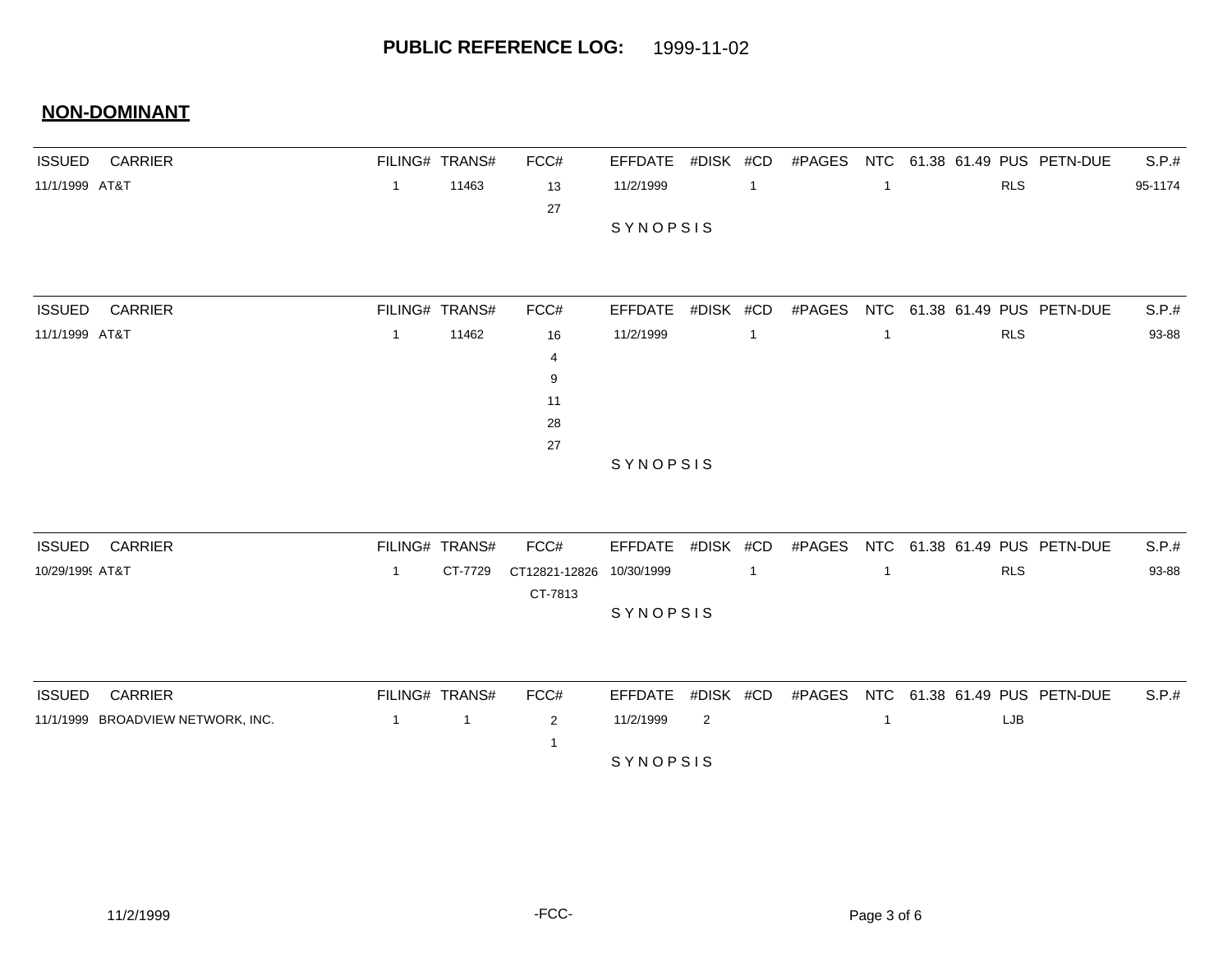| <b>ISSUED</b> | <b>CARRIER</b>                                 |                | FILING# TRANS# | FCC#           | <b>EFFDATE</b>         | #DISK #CD      | #PAGES | <b>NTC</b>   |     | 61.38 61.49 PUS PETN-DUE     | S.P.# |
|---------------|------------------------------------------------|----------------|----------------|----------------|------------------------|----------------|--------|--------------|-----|------------------------------|-------|
|               | 10/28/1999 BUSINESS DISCOUNT PLAN, INC.        | $\overline{1}$ | 5              | $\mathbf{1}$   | 11/1/1999<br>SYNOPSIS  | $\mathbf{1}$   |        | 4            | LJB |                              |       |
| <b>ISSUED</b> | <b>CARRIER</b>                                 |                | FILING# TRANS# | FCC#           | <b>EFFDATE</b>         | #DISK #CD      | #PAGES |              |     | NTC 61.38 61.49 PUS PETN-DUE | S.P.# |
|               | 11/1/1999 CHESNEE LONG DISTANCE, INC.          | -1             | $\mathbf{1}$   | 2              | 11/2/1999              | 2              |        | 1            | LJB |                              |       |
|               |                                                |                |                | -1             |                        |                |        |              |     |                              |       |
|               |                                                |                |                |                | SYNOPSIS               |                |        |              |     |                              |       |
|               |                                                |                |                |                |                        |                |        |              |     |                              |       |
| <b>ISSUED</b> | <b>CARRIER</b>                                 |                | FILING# TRANS# | FCC#           | <b>EFFDATE</b>         | #DISK #CD      | #PAGES | <b>NTC</b>   |     | 61.38 61.49 PUS PETN-DUE     | S.P.# |
|               | 11/1/1999 COON RAPIDS MUNICIPAL COMMUNICATIONS | - 1            | 1              | $\overline{1}$ | 11/2/1999<br>SYNOPSIS  | $\overline{1}$ |        | $\mathbf{1}$ | LJB |                              |       |
|               |                                                |                |                |                |                        |                |        |              |     |                              |       |
| <b>ISSUED</b> | <b>CARRIER</b>                                 |                | FILING# TRANS# | FCC#           | <b>EFFDATE</b>         | #DISK #CD      | #PAGES |              |     | NTC 61.38 61.49 PUS PETN-DUE | S.P.# |
|               | 11/1/1999 COX COMMUNICATIONS, INC.             | -1             | 12             | 6<br>5         | 11/2/1999              | 3              |        | 1            | LJB |                              |       |
|               |                                                |                |                |                |                        |                |        |              |     |                              |       |
|               |                                                |                |                |                | SYNOPSIS               |                |        |              |     |                              |       |
|               |                                                |                |                |                |                        |                |        |              |     |                              |       |
| <b>ISSUED</b> | <b>CARRIER</b>                                 |                | FILING# TRANS# | FCC#           | <b>EFFDATE</b>         | #DISK #CD      | #PAGES | <b>NTC</b>   |     | 61.38 61.49 PUS PETN-DUE     | S.P.# |
|               | 10/25/1999 DELTA TECHNOLOGY, INC.              | $\overline{1}$ | $\mathbf 1$    | $\overline{1}$ | 10/26/1999<br>SYNOPSIS | $\mathbf{1}$   |        | -1           | LJB |                              |       |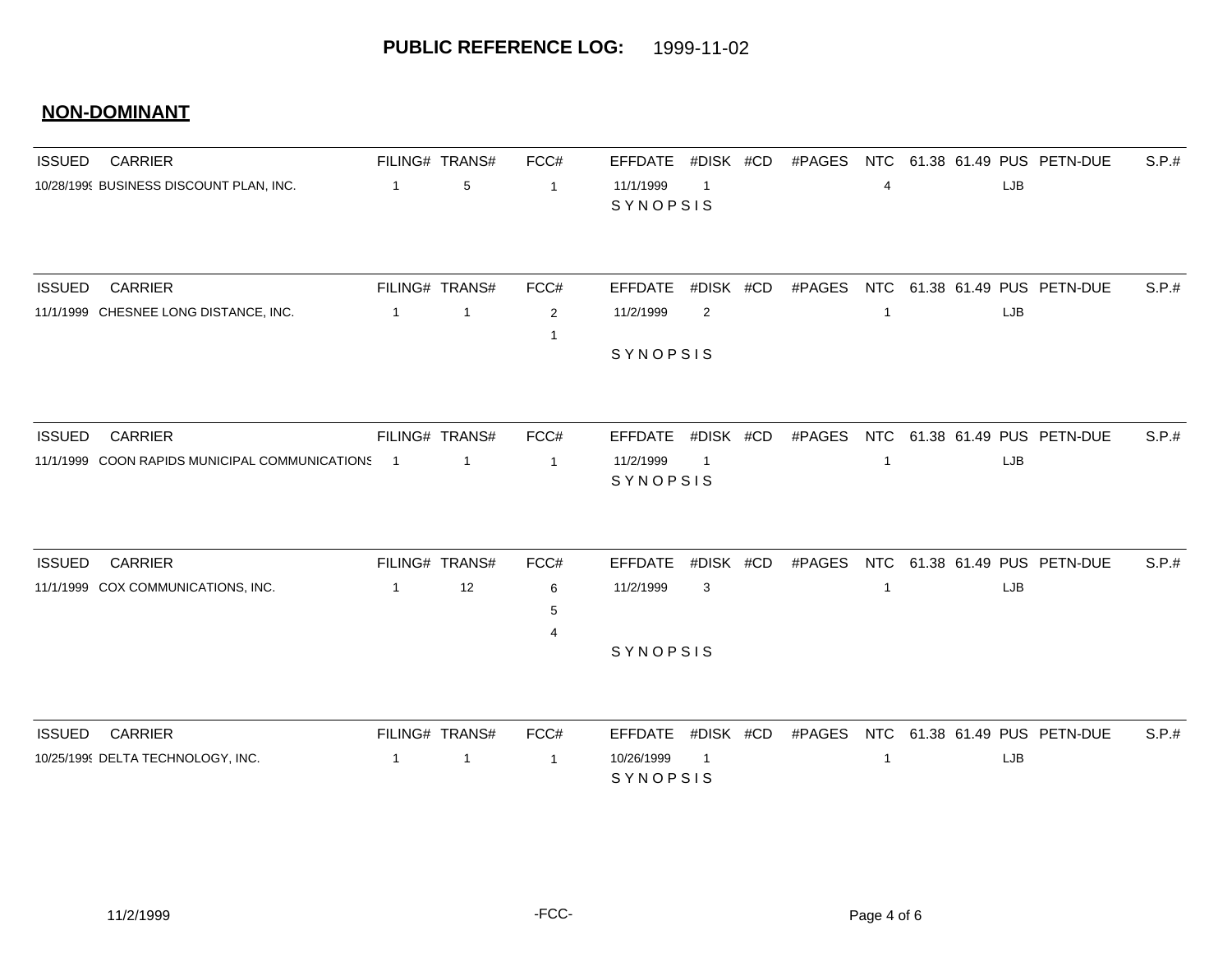| <b>ISSUED</b> | <b>CARRIER</b>                              |                | FILING# TRANS# | FCC#           | #DISK #CD<br><b>EFFDATE</b>              |        |              | #PAGES NTC 61.38 61.49 PUS PETN-DUE |            | S.P.# |
|---------------|---------------------------------------------|----------------|----------------|----------------|------------------------------------------|--------|--------------|-------------------------------------|------------|-------|
|               | 10/26/1999 FIRST SUNRISE GROUP, INC.        | $\mathbf{1}$   | $\overline{1}$ | $\overline{1}$ | 10/27/1999<br>$\overline{1}$<br>SYNOPSIS |        | $\mathbf{1}$ |                                     | LJB        |       |
| <b>ISSUED</b> | <b>CARRIER</b>                              |                | FILING# TRANS# | FCC#           | #DISK #CD<br><b>EFFDATE</b>              | #PAGES |              | NTC 61.38 61.49 PUS PETN-DUE        |            | S.P.# |
|               | 11/1/1999 GVNW INC. / MANAGEMENT            | $\mathbf{1}$   | 4              | 3              | 11/2/1999<br>$\overline{1}$<br>SYNOPSIS  |        | $\mathbf{1}$ |                                     | LJB        |       |
| <b>ISSUED</b> | <b>CARRIER</b>                              |                | FILING# TRANS# | FCC#           | EFFDATE #DISK #CD                        |        |              | #PAGES NTC 61.38 61.49 PUS PETN-DUE |            | S.P.# |
|               | 11/1/1999 IDT AMERICA, CORP.                | $\overline{1}$ | 3              | 2              | 11/2/1999<br>$\overline{1}$<br>SYNOPSIS  |        | $\mathbf{1}$ |                                     | <b>LJB</b> |       |
| <b>ISSUED</b> | <b>CARRIER</b>                              |                | FILING# TRANS# | FCC#           | <b>EFFDATE</b><br>#DISK #CD              | #PAGES |              | NTC 61.38 61.49 PUS PETN-DUE        |            | S.P.# |
|               | 11/1/1999 INTERMEDIA COMMUNICATIONS         | $\mathbf{1}$   | 17             | 11<br>10<br>12 | 11/2/1999<br>$\overline{4}$              |        | $\mathbf{1}$ |                                     | LJB        |       |
|               |                                             |                |                |                | SYNOPSIS                                 |        |              |                                     |            |       |
| <b>ISSUED</b> | <b>CARRIER</b>                              |                | FILING# TRANS# | FCC#           | #DISK #CD<br><b>EFFDATE</b>              | #PAGES |              | NTC 61.38 61.49 PUS PETN-DUE        |            | S.P.# |
|               | 11/1/1999 MCI WORLDCOM COMMUNICATIONS, INC. | $\overline{1}$ | 10             | 9              | 11/2/1999<br>$\overline{1}$<br>SYNOPSIS  |        | $\mathbf{1}$ |                                     | VJ         |       |